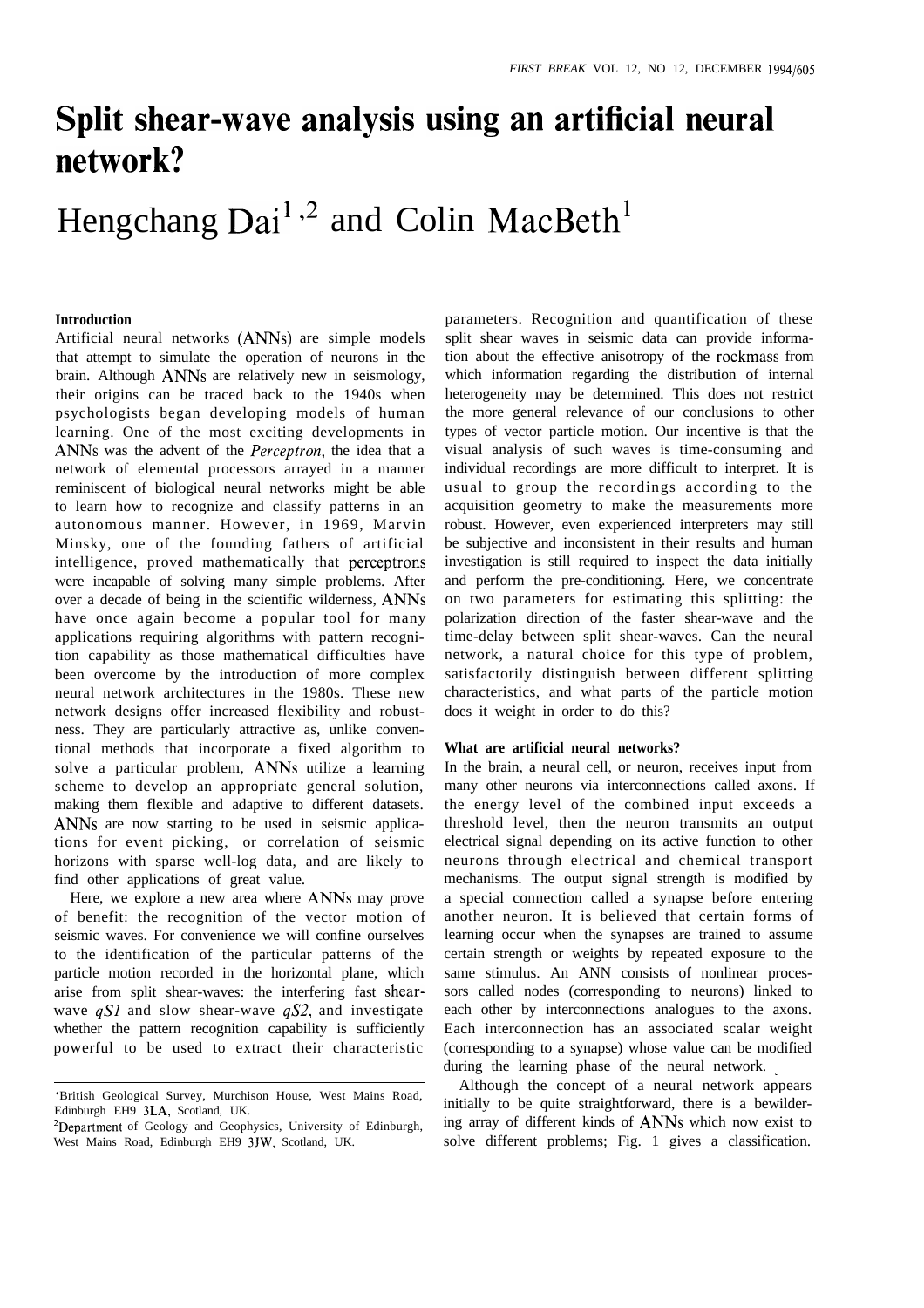

**Fig. 1.** General artificial neural network classification. The neural networks are divided into three main categories: feed-forward, feedback and self-organization neural networks. In each category, there are many kinds of neural network, but we only list two to demonstrate the classification.

Different ANNs have different topological structures for the neurons and their connections, and use different learning algorithms based on different philosophies. The main categories for this classification are listed below.

- Feed-forward neural networks-the output of each layer feeds the next layer of units;
- Feed-back neural networks-the input information defines the initial activity state of a system. The first output of the system is taken as the new input, which produces a new output and so on;
- Self-organizing neural networks-where neighbouring cells compete in their activation by means of mutual lateral interactions, and develop adaptively into specific detectors of different signal patterns.

Each of them has applications in solving different types of problem. The ANN used in this study is defined as nonlinear, multilayer, and feed-forward, being trained by the back-propagation of error (Rumelhart *et al.* 1986). This is the most popular type of ANN in use for pattern recognitions, as it is well understood and appears quite versatile. ANNs are used to solve a diversity of geological and geophysical problems. For example, Palaz and Weger (1990) use ANNs to recognize waveforms in seismic data. ANNs have also been used to combine synthetic spontaneous potential (SP) and resistivity logs (MacCormack 1991) to estimate

lithology logs. Poulton *et al. (1992)* used ANNs to estimate offset, depth, and conductivity-area product of a conductive target given an electromagnetic image of the target. ANNs also have been used in the first-break picking of surface seismic data (Murat and Rudman 1992; McCormack *et al.* 1993). Moreover, other kinds of neural networks are also used in seismic event classification (Leggett *et al.,* 1993). This kind of network represents our first and simplest choice of network architecture to solve our problem; will it be successful?

Our chosen network is composed of sets of *nodes* arranged in *layers:* one input layer, two intermediate hidden layers, and one output layer. This architecture is illustrated schematically in Fig. 2, where we have drawn nodes as solid circles and interconnections as straight lines. The node forms the basic processing unit of the network, and the various components of this unit are shown in Fig. 3, alongside a real neuron of the human brain. The first (input) layer just passes the signals to the various nodes in the second layer through the interconnections. The nodes in the hidden layers and the output layer receive and sum the signals and output according to their activation functions. As not all nodes need be given the same priority, a weighting is applied to each input signal before a summation procedure. These weights are applied as simple multiplicative scalars and



**Fig.** 2. Neural network structure used for analysing shear-wave splitting in VSP data. Four layers are used: the first layer has 100 nodes and inputs the radial and transverse components in the order of  $r_1, r_2, \ldots, r_{50}, t_1, t_2, \ldots, t_{50}$ . There are 25 and 10 nodes in the first and second hidden layers respectively. Only two output nodes are present, corresponding to the polarization and time-delay estimates.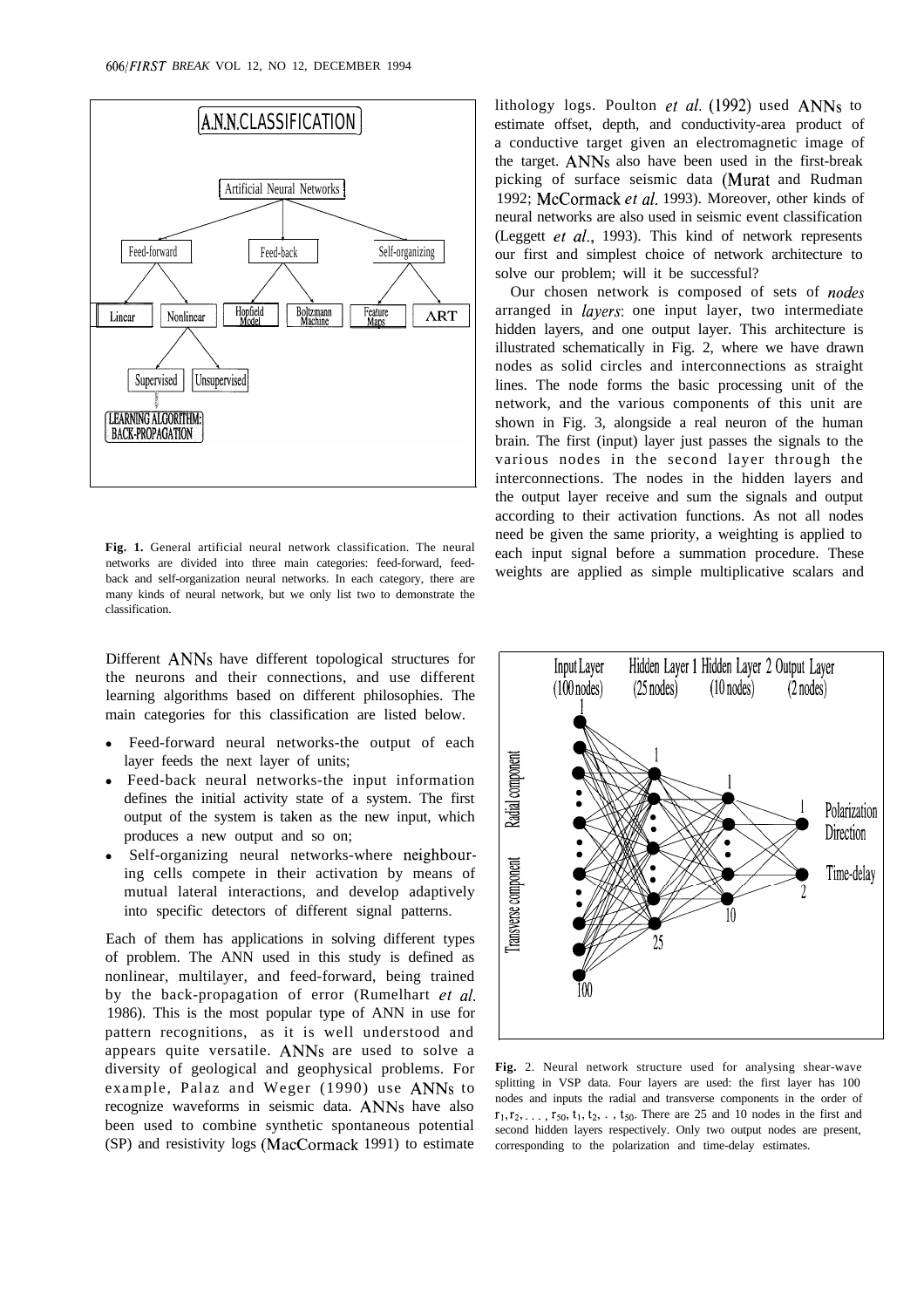

**Fig.** 3. Schematic diagram of various constituents making up an artificial node in a neural network, compared to a real neuron in the human brain. The symbol, x represents the summed input to the node, t the threshold, and  $O(x)$  the output of the node after being conditioned by a non-linear activation function.

effectively amplify or attenuate the signals. This weighting simulates synaptic connections to the neuron body. With the exception of the nodes in the input layer, the net input to each node is the sum,  $x$ , of the weighted outputs of nodes in the previous layer. This node transmits an output signal,  $O(x)$ , to other nodes when the energy level of the combined input to a particular node exceeds a threshold level,  $t$ , depending upon the characteristic activation function. The activation function may assume some smooth S-shape, which may be represented mathematically by the sigmoidal function (although other functions are available). The outputs of each node in the input layer is a component of the input pattern.

In our example we input two horizontal recordings of seismic shear waves into the network and output the values of two parameters:  $\phi$ , the polarization of the fastest shear-wave, and  $\Delta \tau$ , the differential travel-time of the split shear-waves. No assumption is made about the polarization of the slower wave, the differential amplitude, or the source wavelet shape. The input layer has 100 nodes (50 for radial component input and 50 for transverse component input), the first hidden layer 25

nodes, the second hidden layer 10 nodes, and the output layer 2 nodes. This provides a window size of 196ms, with 4ms sample intervals for the data. The actual numbers of hidden layers and nodes in each layer are somewhat arbitrary, but do depend on external constraints from the physical problem such as the number of input and output nodes and also on the desired system error, pattern error and the nature of the training samples. There is no fixed relationship between these various factors for this type of neural network, although there are certain other network designs where this is the case (Kusuma and Brown 1992). We are guided by the knowledge that generalization is increased and memory is reduced by limiting the number of hidden nodes (Dowla *et al.* 1990). Too few hidden nodes will lead to a long learning process or no convergence. Too many hidden nodes will introduce noise in the output. In this experiment, our final choice was made after trial and error with different configurations.

The choice of a programming language is more critical than in other situations due to the computation demands of neural networks. Whatever language is used, it is advisable to seek a version that has been optimized for numeric data. The C language has become something of a de facto standard for neural network programming. Our neural network was set up using a C program written on a VAX4000 under  $VAX/VMS<sup>IM</sup>$  operation system.

#### **Training the network**

In our application, the ANN may be likened to an analyst, and must be trained by presenting many different patterns of shear-wave particle motion recorded by orthogonal horizontal geophones with known parameters. In our case these are provided from synthetic seismograms, but they could also be field data interpreted in an analyst's style or, ideally, several analysts' styles. After training is accomplished, it is hoped that the ANN can estimate the splitting parameters from a variety of field VSP seismograms, consistently mimicking the expert interpretation. The ability of a neural network to recognize new patterns depends on the training patterns used as references. The learning occurs when the weights are trained to assume certain values by repeated exposure to the same stimulus. The most popular way to adjust the weights and threshold values of the sigmoidal functions is to use a back-propagation learning algorithm, or *Delta Rule.* A good mathematical description of this is given by Pao (1988). This method attempts to find the most suitable solution (numerical values of thresholds and weights) for global minimization of the mismatch between the desired output pattern and its actual value for all of the training examples. The degree of mismatch for each input-output pair is quantified by solving for the unknown parameters between the hidden and output layer and then by propagating the mismatch backwards through the network to adjust the parameters between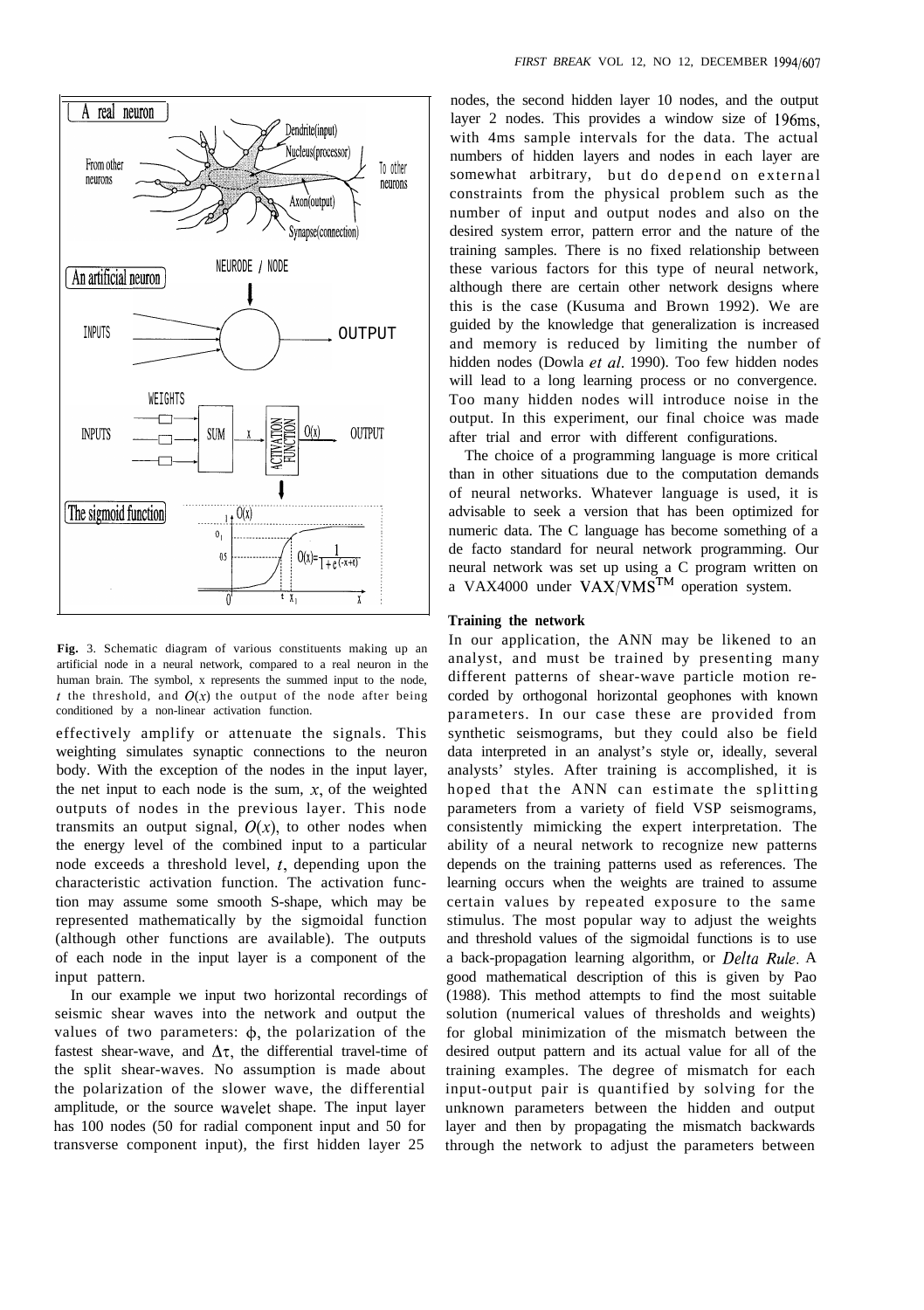the input layer and hidden layer. The first input pattern is presented to an initially randomized network, and the weights and thresholds adjusted in all the links. Other patterns are then presented in succession, and the weights and thresholds adjusted from the previously determined values. This process continues until all patterns in the training set are exhausted. It is generally accepted that this procedure is independent of the order in which the example patterns are presented. However, a final check can be performed by looking at the *pattern* error which is defined as the square of difference between desired output and neural network output for each pattern and the *system error* which is defined as the average of all pattern errors, to determine whether the final network solution satisfies all of the patterns presented to it within a certain error. The set of weights and thresholds in the network are now specifically tailored to 'remember' each input and output pattern, and can consequently be used to recognize or generate new patterns given an unknown input. The network is now trained, and can be used in subsequent analyses. Figure 4 summarizes the various stages of training and implementation.

The training patterns we used were generated from synthetic seismograms computed for a zero-offset VSP acquisition geometry using the anisotropic reflectivity method (Taylor 1992) because they were simple, regular, noiseless and give known splitting parameters. The horizontal X and Y recordings were computed for shear-waves generated by a horizontal point source along the Y direction, propagating through a uniform anisotropic half-space which simulates a range of  $qSI$ polarization directions from  $-X80^{\circ}Y$  to  $X80^{\circ}Y$  with an interval of  $10^{\circ}$ , and time-delays from Oms to 40ms in an interval of 4ms. We fed the seismograms, not their attributes, directly into the ANN as it is difficult to know which attributes give suitable information for solving the problem. The advantages of using seismograms is that we do not need to enforce a preconceived wavefield model. The disadvantage is that not all mathematical functions can be simulated by the ANN, and so we may exclude certain attributes. The radial component  $R(t) = {r_1, r_2, \ldots, r_{50}}$  and transverse component  $T(t) = \{t_1, t_2, \ldots, t_{50}\}$  were fed into the ANN in the order:  $\{r_1, r_2, \ldots, r_{50}, t_1, t_2, \ldots, t_{50}\}.$ 

Although only 161 patterns in total were used in the training, the training procedure was slow (4507 iterations in about one and a half hours CPU time on a VAX4000), indicating that the global optimum may not be well-defined. The procedure did converge, however, to an acceptable system error of 8.02 x  $10^{-6}$ , with all output patterns achieving an error of less than  $10^{-4}$  with their ideal form. As a final check on this solution, the training data were fed back into the trained neural network. The resultant outputs indicated that all, except one pattern, lie within a tolerable maximum polarization error of  $2^\circ$ , and a maximum time-delay error of lms. A further check was made by inputing new synthetic data with polarizations differing by 5"; Fig. 5 displays a portion of these results. The results indicate that the network solution does appear internally consistent, and should in principle be capable of recognizing similar patterns in field data with unknown characteristics, but not lying too far from the experience of the network. One important advantage of ANNs is that once trained, they are very fast in generating the desired output. With



**Fig. 4.** Various component parts for neural network training and testing



**Fig.** 5. Comparison of test results for trained network applied to various different synthetic VSP data, demonstrating an apparent internal consistency.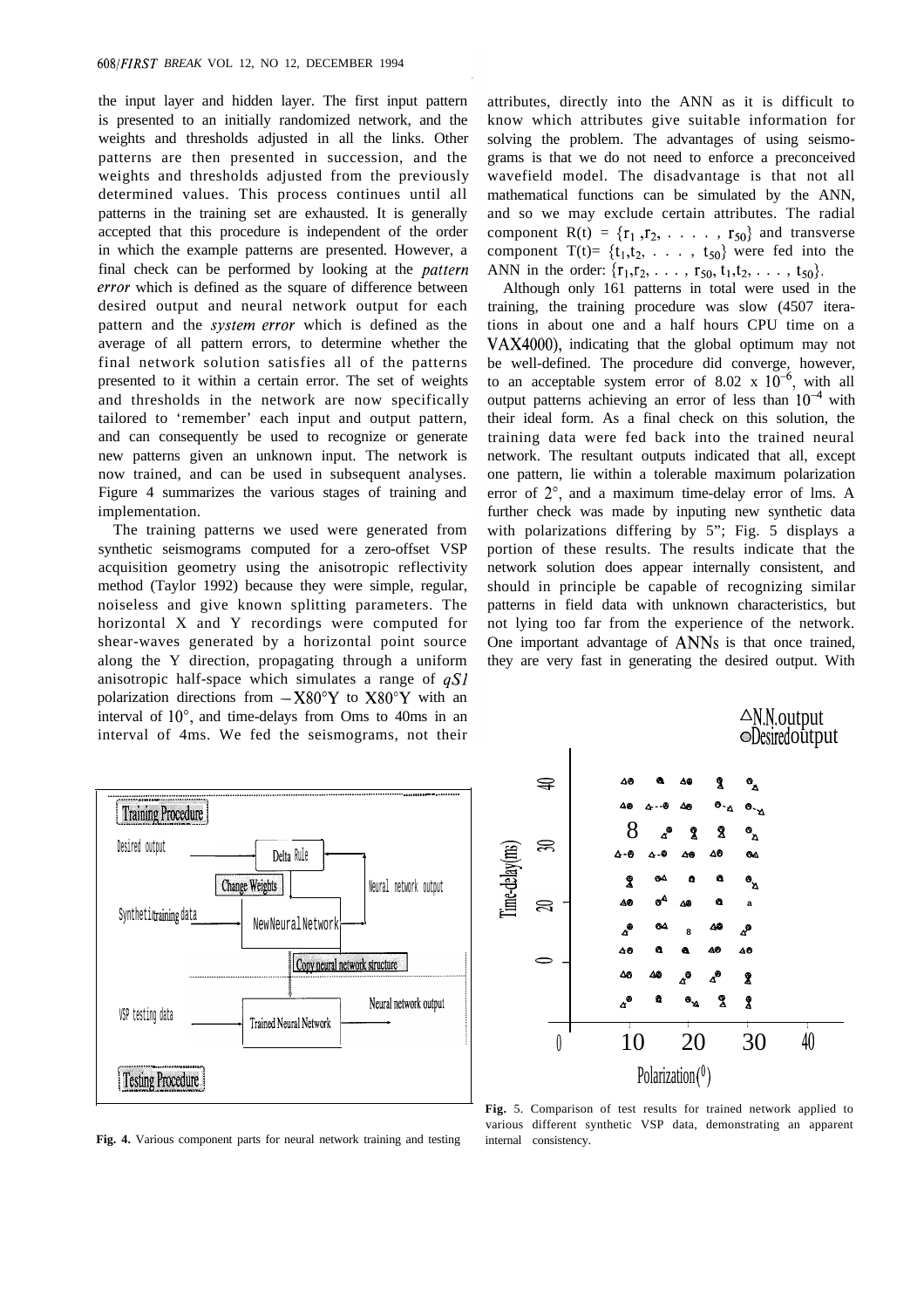our particular solution, it took only 15 s of interactive CPU time to process the 161 training datasets.

## **Is the network successful with real data and what lessons can we learn?**

Accepting that the trained neural network could perform its intended task on synthetic data, we now attempted to analyse real data. A three-component shear-wave VSP dataset generated by cross-line horizontal vibrators at a borehole site in the Paris Basin is chosen as it has been studied extensively (Cliet and Lefeuvre 1989). The depth surveyed in the borehole ranged from 1100m to 2060m with recording levels every 15m, and for our work we tested recordings of the 272m source offset made between 1325m and 2060m. The horizontal geophone components were re-oriented using the P-wave offset data prior to our study. The sampling rate is also reduced from 2ms to 4ms so that we could accommodate a large enough time-window (196ms) for the analysis. After this initial rearrangement of the data, the seismograms were processed by the neural network very quickly, taking only about seven seconds to process 50 recordings. The shear-wave parameters  $\phi$  and  $\Delta\tau$ output from the network compared favourably with those determined by the single source technique of Zeng and MacBeth (1993) (Fig. 6). A selection of five

observed particle motions are shown in Fig. 7, alongside the corresponding synthetic motions chosen by the network as being the closest fit. Perhaps the most noticeable feature of these comparisons was that the direction of the initial onsets of the motions picked by visual examination did not correspond to either the picked polarization estimates for the observed data, or the actual polarization estimates for the observed data, or the actual polarization estimates for the synthetic data, whilst the network results agree with both. This appears to challenge our conceptual understanding of such motions: the initial onset should principally contain energy from the  $qS1$  wave and hence, depending upon the time-delay, give a direct indication of the polarization direction. In fact, it appears that the overall general character, including mainly the lobe of energy in the region of interference between qSI and *qS2,* is matched by the network and is the actual indicator for the choice of particle motion.

Given this disparity between visual examination and the network results, a further insight is required to view the mechanism by which the neural network performs its classification. This is achieved by investigating the magnitudes of the different weights in the completely trained network. Figure 8 displays weight maps of the neural network trained on the synthetic seismograms



**Fig.** 6. Test results for Paris Basin VSP data compared with the results determined by the single source technique (SST).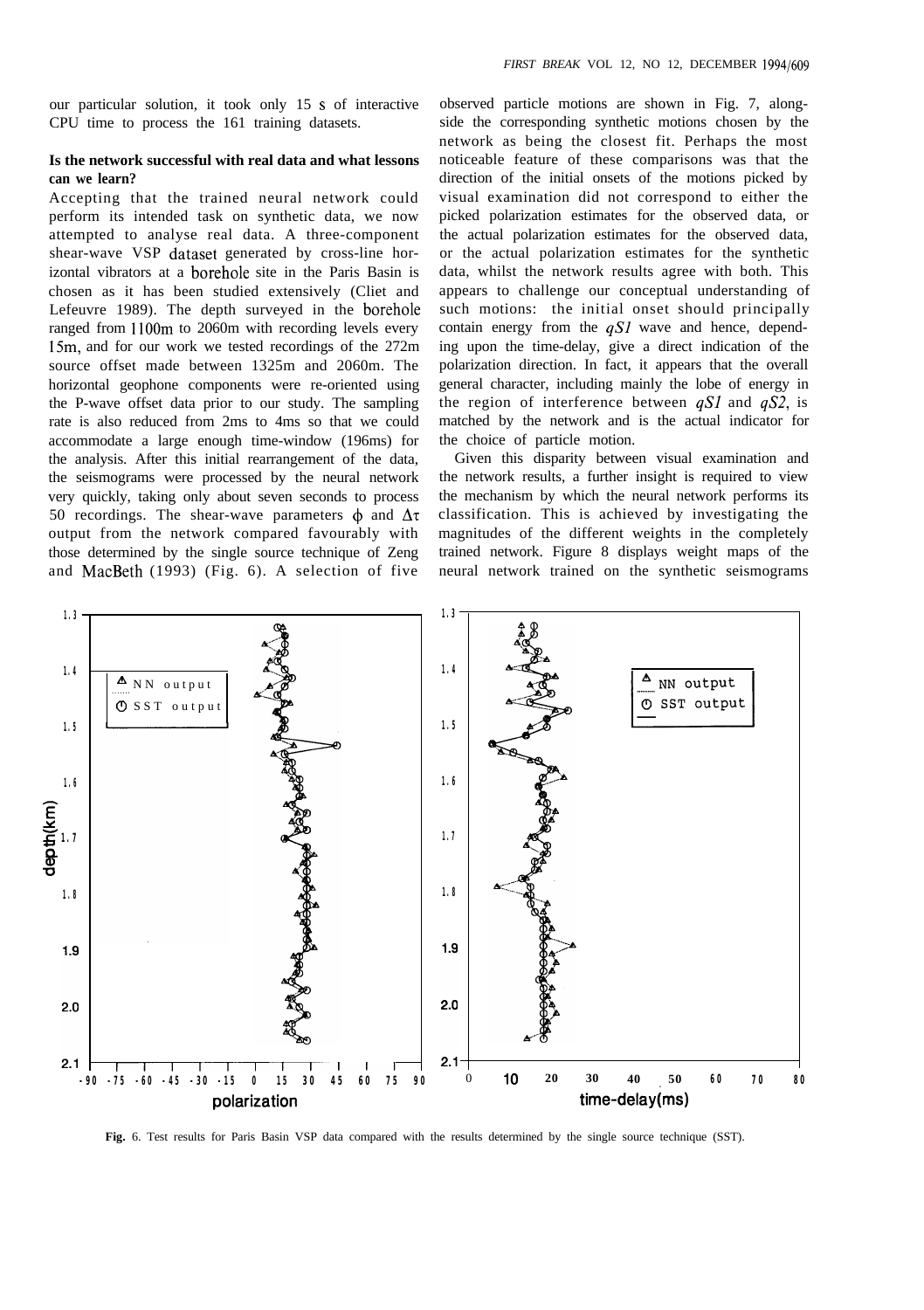

**Fig. 7.** Selection of five observed particle motions in the horizontal plane and corresponding synthetic particle motions chosen by the network as having the closest fit. Lines on each plot show the polarization azimuth chosen by the network (dashed line), polarization azimuth chosen by the single source technique (solid line on the observed data) and actual model polarization (solid line on the synthetic data), and polarization direction chosen by visual examination (dotted line).

used in this study. These maps show the magnitudes of each weight connecting the different layers in the network in Fig. 2. In each weight map, solid circles are shaded on a grey-scale corresponding to a magnitude range indicated by the key, with the far right row of circles in each map representing the nodal threshold. Although is it no possible to fully understand the logic underlying the network solution by visually inspecting these weight patterns, the weight map may still lend some perspective as to which aspects of the seismic waveform are more relevant to the solution than others, and thus be of benefit to further processing schemes or studies.

Before training, the weights and thresholds are initialized randomly between  $-0.5$  and  $+0.5$ , after training these values range from  $-3.7$  to  $+4.2$ . It appears that the weights connecting the input to first hidden layer concentrate on the portion of the signal between samples 14 to 40 (52ms to 156ms), corresponding to the main energy in the input signal, the *qSI-qS2* interference lobe. A curious feature revealed by Fig. 8 is that weights of large magnitude appear only for the radial component. This result suggests that the network is somehow sensing the departure from isotropic behaviour, as in an isotropic medium the radial component would be zero. Large negative and positive weights correspond to negative and positive signal values, yielding a large positive product, x. Due to the nature of the activation function in Fig. 3, which has in its denominator a negative exponential with the exponent being the summation of the product of weights and signal input, these large values produce in turn a large negative exponent, thus accentuating  $O(x)$ . The input weights separate into two distinct groups, both concentrated around the central lobe, which in turn connect separately (but not totally independently) with the weight distributions for the output polarization and time-delay.

To gain more understanding of the various weighted combinations of the input signal, which ultimately determine  $\phi$  and  $\Delta \tau$ , we trained the network using split shear-waves with a source wavelet which is a single pulse s(t). In this case, each training example has four nonzero sample values, two of which correspond to delayed secondary arrivals. The training dataset is created for the same range of polarization and time-delay as in the previous example. Figure 9 gives the weight maps for this trained network and correctly shows that there are large values only for the range of signal amplitudes in the training dataset (nodes 20 to 30 and nodes 70 to 80 inclusive) corresponding to the maximum time-delay of 40ms. Note that in Fig. 9, the particular input signal example has a 20ms time-delay corresponding to input nodes 25 and 75. This does not reflect the range of time delay in the network which we initially set by presenting all training examples. It is interesting to note that both components are now strongly weighted. The weight combinations for this map are not easily traced as the parameter estimates appear to be more widely spread amongst the connections, especially for the second hidden layer. It must be concluded that the connections between the input layer, first and second hidden layers appear to be source-wavelet dependent and are probably being trained for the specific dataset. This agrees with our findings that if the source wavelets used in the synthetic training data are too dissimilar from the field data, the neural network fails to recognize the field data.

Several other indicators of these difficulties have also arisen during sensitivity tests of our results. For example, we find the output of the trained network is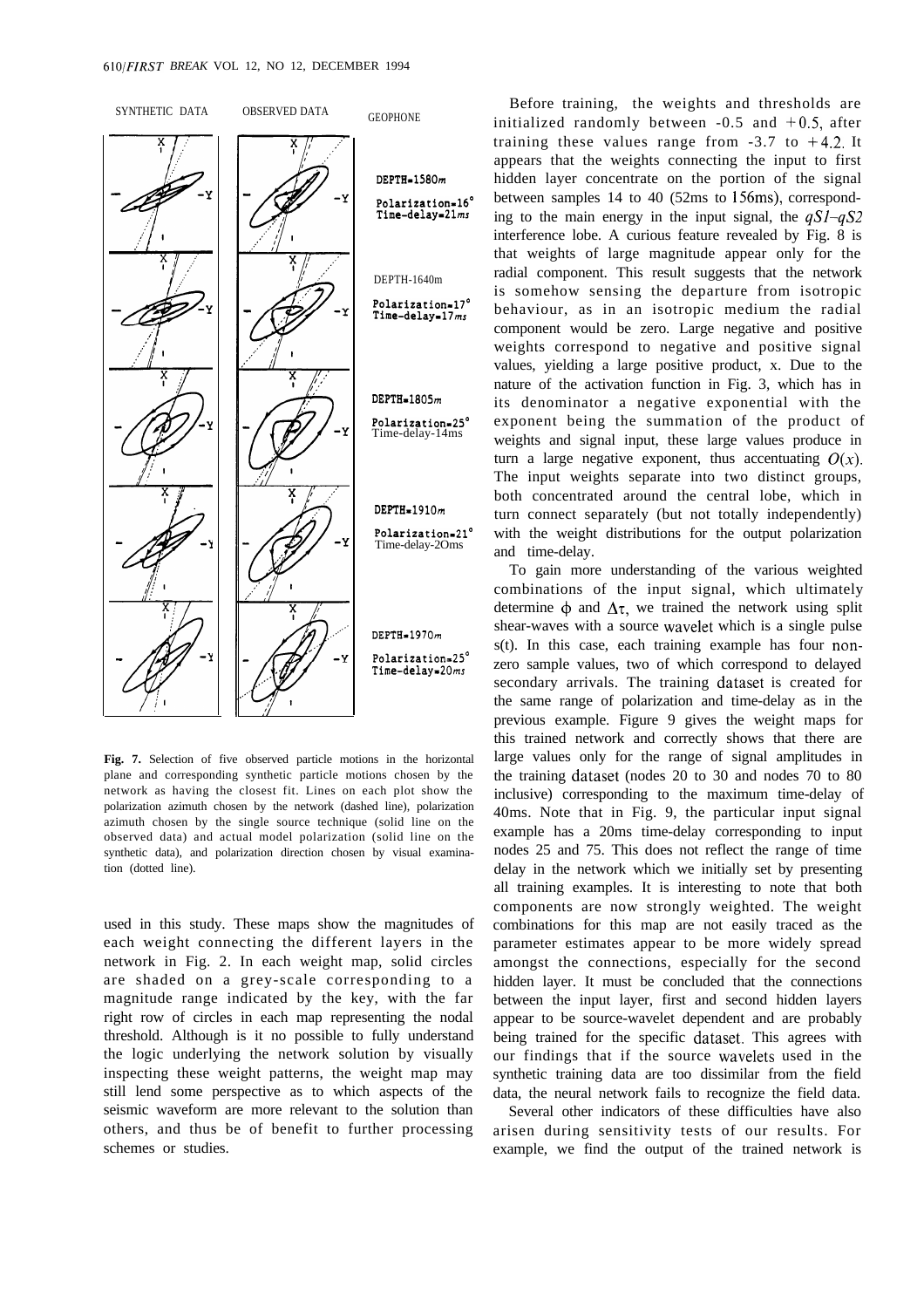

Fig. 8. Weight map for the trained neural network and a sample of synthetic training dataset. (1) and (2) correspond to the input traces  $(r_1, r_2, \ldots, r_{50}$ , and  $t_1, t_2, \ldots, t_{50}$ ); (3) the mapping between the input layer and the first hidden layer (the weights having been reordered); (4) the mapping between the first hidden layer and the second hidden layer; (5) the output from the first hidden layer; (6) the mapping between the second hidden layer and the output layer; (7) the output of the second hidden layer; and (8) the final output. In each weight map, the right hand row of circles represent the node thresholds. The contrast in each circle indicates the value of a weight.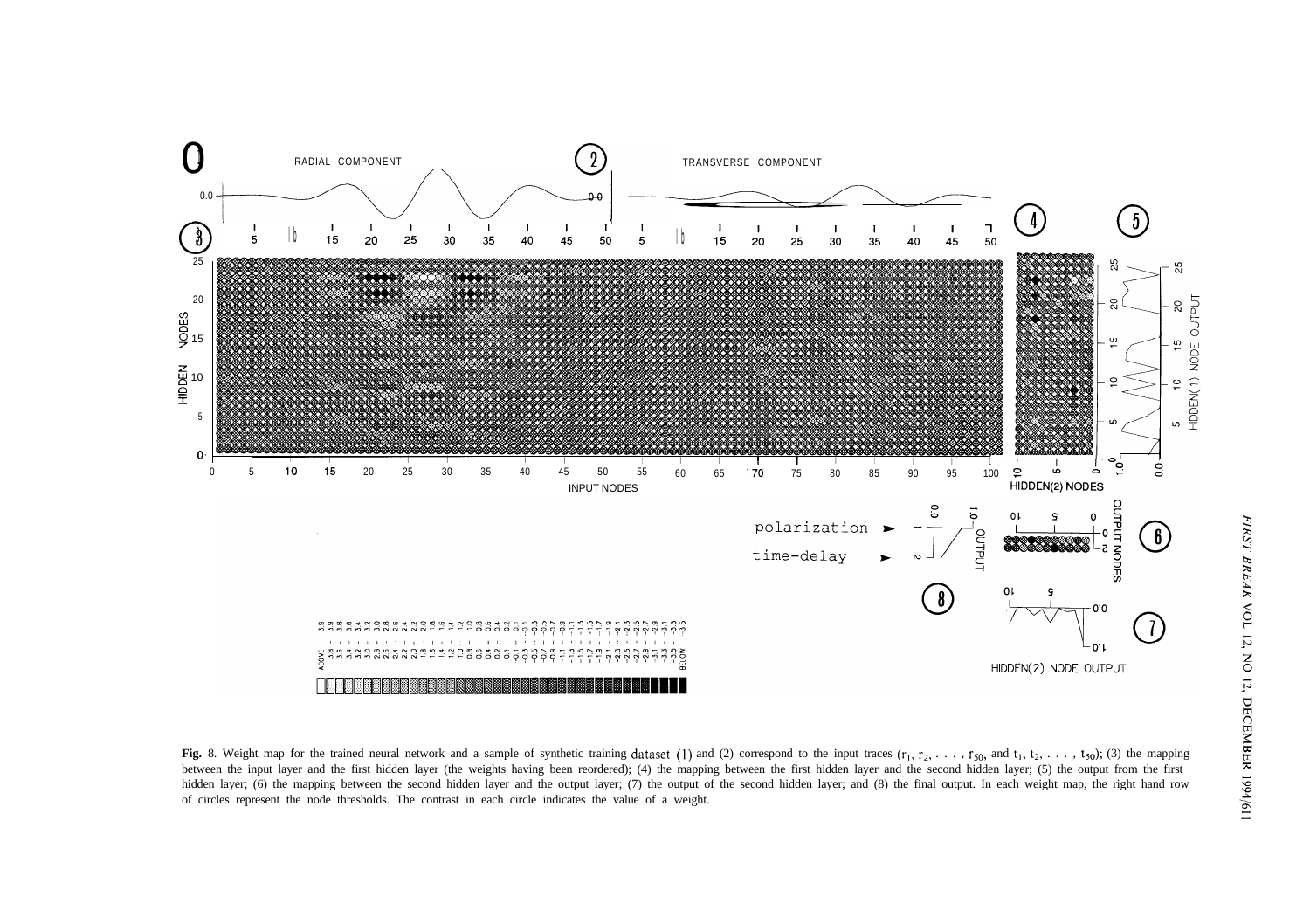